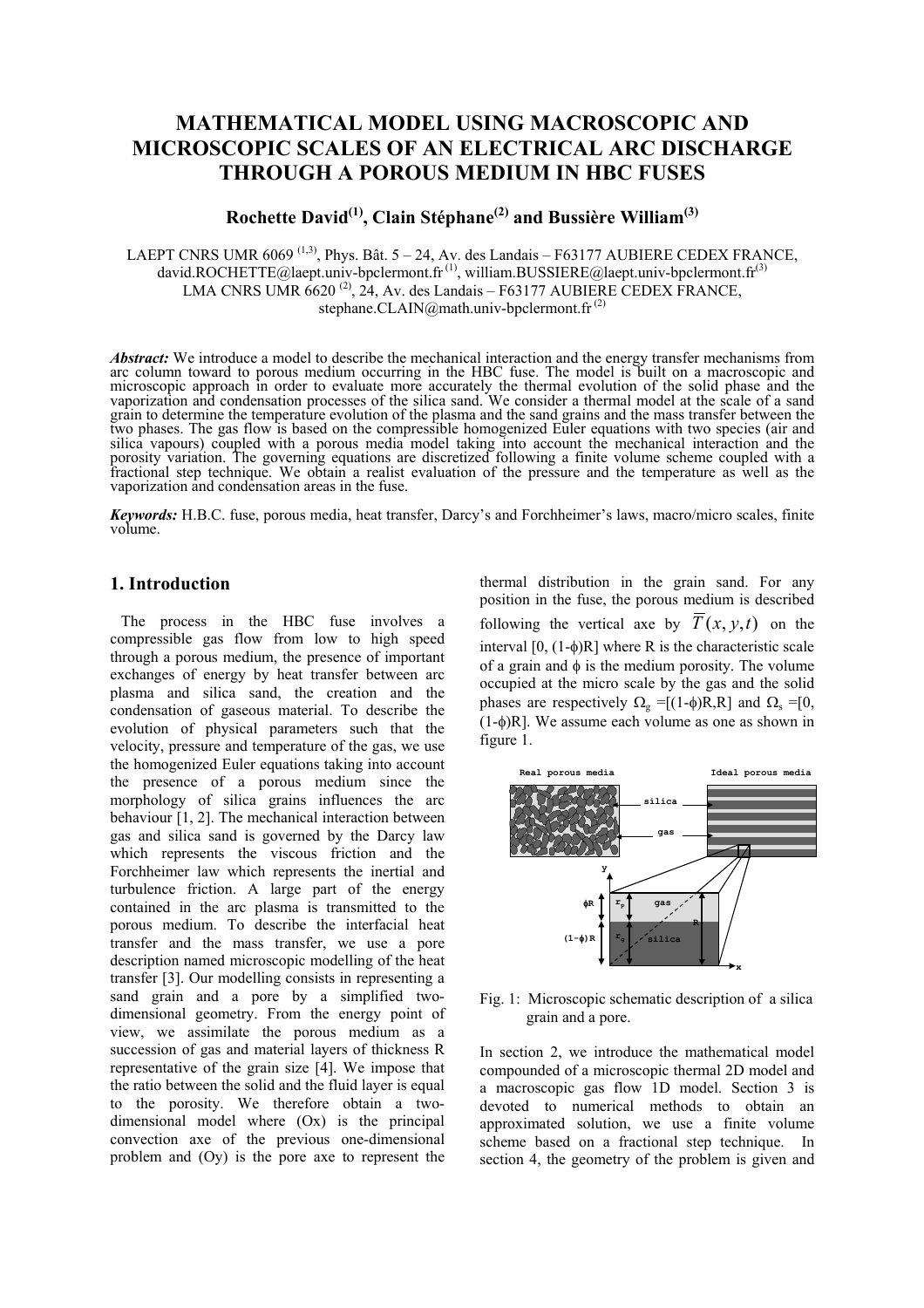in the last section some numerical results are presented.

### **2. Mathematical model**

#### **2.1. Solid-gas total energy model**

The major idea is to introduce the conservation energy equation both for the gas and the solid. We use the total energy form due to the pressure variation. Let us denote by  $\overline{E}(x, y, t)$  the total energy density,  $\overline{T}(x, y, t)$  the gas or solid temperature,  $\overline{u}(x, y, t)$  and  $\overline{v}(x, y, t)$  the gas velocity in x-direction and y-direction respectively, we then have:

$$
\frac{\partial \overline{E}}{\partial t} + \frac{\partial \left[\overline{u}(\overline{E} + \overline{P})\right]}{\partial x} + \frac{\partial \left[\overline{v}(\overline{E} + \overline{P})\right]}{\partial y} \n- \frac{\partial}{\partial x} \left(k_x(\overline{T}) \frac{\partial \overline{T}}{\partial x}\right) - \frac{\partial}{\partial y} \left(k_y(\overline{T}) \frac{\partial \overline{T}}{\partial y}\right) = S
$$
\n(1)

 $where$  $k_{r}(\overline{T})$ and  $k_y(T)$  are the thermal conductivities, P is the pressure and S represents the total power density injected during fuse operation.

We introduce a new assumption: due to the weak thickness of the gas pore, the gas turbulence effects involve that the temperature, energy, pressure and density of the gas are invariant following y-direction. In the solid phase, only the dissipation effects exist since the convection is null and the pressure is constant. Consequently, in the solid part, the total energy equation is rewritten in the form:

$$
\frac{\partial \overline{H}}{\partial t} - \frac{\partial}{\partial x} \left( k_x(\overline{T}) \frac{\partial \overline{T}}{\partial x} \right) - \frac{\partial}{\partial y} \left( k_y(\overline{T}) \frac{\partial \overline{T}}{\partial y} \right) = S \tag{2}
$$

where  $\overline{H}$  denote the total enthalpy. In the gas phase, Eq. (1) becomes:

$$
\frac{\partial \overline{E}}{\partial t} + \frac{\partial \left[\overline{u}(\overline{E} + \overline{P})\right]}{\partial x} - \frac{\partial}{\partial x}\left(k_x(\overline{T})\frac{\partial \overline{T}}{\partial x}\right) - \frac{\partial}{\partial y}\left(k_y(\overline{T})\frac{\partial \overline{T}}{\partial y}\right) = S \quad (3)
$$

Let us a small time interval ∆t, the splitting operator technique yields that Eq. (3) can be approximated by solving successively a one-dimensional convection equation

$$
\frac{\partial \overline{E}}{\partial t} + \frac{\partial \left[ \overline{u} \left( \overline{E} + \overline{P} \right) \right]}{\partial x} = 0
$$

and the two-dimensional conduction equation:

$$
\frac{\partial \overline{H}}{\partial t} - \frac{\partial}{\partial x} \left( k_x(\overline{T}) \frac{\partial \overline{T}}{\partial x} \right) - \frac{\partial}{\partial y} \left( k_y(\overline{T}) \frac{\partial \overline{T}}{\partial y} \right) = S
$$

on the small time interval.

Since we assume a gas temperature invariant following (0y), we get that the one-dimensional total energy satisfied  $E(x,t) = \overline{E}(x, y, t)$  and thus  $T(x,t) = \overline{T}(x, y, t)$ , therefore  $\partial \overline{T} / \partial y = 0$  in the gas domain. The heat transfer between the two phases allows to evaluate the mass transfer by vaporization or condensation [4].

#### **2.2. Gas flow model**

The one-dimensional governing equations for a single phase fluid flow in an isotropic, homogeneous porous medium based on the compressible flow Euler equations [5] can be written in the following form:

$$
\frac{\partial(\rho_{st}\phi)}{\partial t} + \frac{\partial(\rho_{st}\phi u)}{\partial x} = r \tag{4}
$$

$$
\frac{\partial(\rho_a \phi)}{\partial t} + \frac{\partial(\rho_a \phi u)}{\partial x} = 0
$$
\n(5)

$$
\frac{\partial(\rho\phi u)}{\partial t} + \frac{\partial(\rho\phi u^2 + \phi P)}{\partial x} = P \frac{\partial\phi}{\partial x} - \phi^2 \frac{\mu}{k} u - \phi^3 \beta \rho |u| \mu \quad (6)
$$

$$
\frac{\partial (E\phi)}{\partial t} + \frac{\partial [(E+P)\phi u]}{\partial x} = Pu \frac{\partial \phi}{\partial x}
$$
(7)

$$
\frac{\partial \phi}{\partial t} = -\frac{\vec{v}_{abl} \cdot \vec{n}}{R}
$$
 (8)

where  $\rho_{si}$ ,  $\rho_a$  and  $\rho$  are respectively the silica vapours, air and gas density and  $v_{ab}$  is the ablation velocity of the solid.

In Eq.  $(4)$ , the quantity *r* represents the material source or loss due to the vaporization or condensation of the silica sand. In Eq. (6), the expression  $\phi^2 \frac{\mu}{k} u$  $\phi^2 \frac{\mu}{\mu} u$  represents the viscous friction between fluid and grains silica sand where  $\mu$  is the dynamic viscosity,  $\vec{k}$  is the medium permeability and the term  $\phi^3 \beta \phi \psi$  is the Forchheimer flow resistance where  $\beta$  is the Forchheimer coefficient.

In addition to close the system, we use the ideal gas equation of state:

$$
p = (\gamma - 1)\rho e \text{ with } \gamma > 1,
$$

where γ is the ratio of specific heat and *e* is the specific internal energy.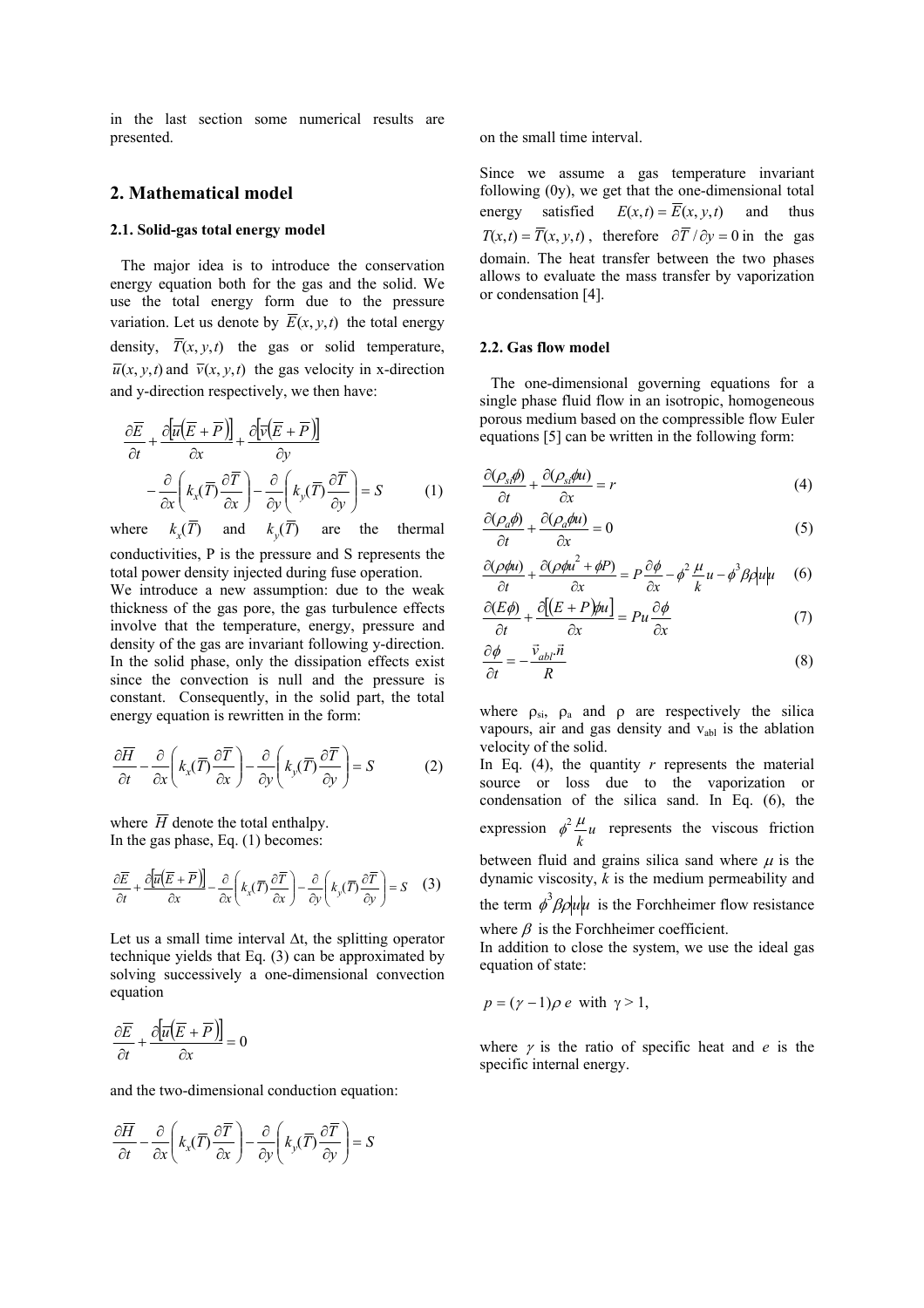### **3. Numerical method**

The numerical method is based on a fractional step technique [6]. Assume that we know approximations  $\rho_{si}^n$ ,  $\rho_a^n$  $\rho_a^n$ ,  $u^n$ ,  $E^n$ ,  $\phi^n$  and  $T_g^n$  for the gas and  $\overline{T}^n$ ,  $\overline{H}^n$ for the solid at time  $t^n$  and let  $\Delta t$  be a small time interval.

• We first compute an approximation  $\rho_{si}^{n+1/3}$ ,  $n + 1/3$  $\rho_a^{n+1/3}$ ,  $u^{n+1/3}$ ,  $E^{n+1/3}$ ,  $\phi^{n+1/3}$  and  $T_g^{n+1/3}$  solving Eqs. (4) - (7) without the source term using a two orders finite volume method.

 • Secondly, we compute an approximation  $\rho_{si}^{n+2/3}, \rho_a^{n+2/3}$  $\rho_a^{n+2/3}$ ,  $u^{n+2/3}$ ,  $E^{n+2/3}$ ,  $\phi^{n+2/3}$  and  $T_g^{n+2/3}$ adding the source term via an ordinary differential equation.

• The main point is to define  $\overline{H}^{n+2/3}$  in the gas using  $E^{n+2/3}$  and  $u^{n+2/3}$  to take into account the convection effect. In the solid, we take  $\overline{H}^{n+2/3} = \overline{H}^n$ . We then solve the heat equation in the whole domain to obtain  $\overline{H}^{n+1}$  using a finite volume method.

• At the moment  $\overline{H}^{n+1}$  is not homogeneous in the gas phase due to the diffusion process. Therefore, we compute a new  $E^{n+1}$  using an average of  $\overline{H}^{n+1}$ following y-direction in the gas and  $u^{n+2/3}$  to take the heat transfer into account.

• We finally obtain all the variables at time  $t^{n+1}$ .

### **3.1. The heat equation resolution**

To obtain a numerical approximation of the heat transfer, we use a finite volume scheme [4]. We introduce a bidimensional mesh compounded of rectangular cells. The computation is built on an implicit finite volume scheme. Indeed an explicit scheme leads to very small time step to satisfy the stability condition and yields to non reasonable computation time. The implicit formulation is given by:

$$
\rho_i c_v \overline{T_i}^{n+1} = \rho_i c_v \overline{T_i}^n + \frac{\Delta t}{\Delta x} \left( F_1^{n+1} - F_3^{n+1} \right) + \frac{\Delta t}{\Delta y} \left( F_2^{n+1} - F_4^{n+1} \right)
$$
(9)

where  $F_1$ ,  $F_2$ ,  $F_3$  and  $F_4$  represent the numerical fluxes at the cell interfaces using a centred difference scheme. The equation is rewritten in the matricial form:

$$
A.\overline{T}^{n+1} = B(\overline{T}^n)
$$

where A is a symmetric matrix for a rectangular mesh. We obtain  $\overline{T}^{n+1}$  solving the linear system Eq. (9) by a conjugated gradient method.

#### **3.2. The convection model resolution**

In order to obtain an approximate solution of the gas flow model in porous media, we use a fractional step technique [6]: on the one hand we solve separately during a small time step ∆*t* the homogeneous conservative system, and on the other hand the right-hand side terms. Let  $U<sup>n</sup>$  (conservative variable) be an approximation of U  $(t^n)$  at time  $t^n$ . In order to obtain an approximation of U  $(t^{n+1})$  at time  $t^{n+1}$ = $t^n + \Delta t$ , we first determine an approximate solution of the homogeneous problem using the finite volume scheme of the form:

$$
\widetilde{U}_{i}^{n+1} = U_{i}^{n} - \frac{\Delta t}{\Delta x} \left( F_{i+1/2}^{n} - F_{i-1/2}^{n} \right)
$$
\n(10)

where  $F_{i+1/2}^n$  and  $F_{i-1/2}^n$  represent respectively the numerical fluxes calculated at the interface cells  $x = x_{i+1/2}$  and  $x = x_{i-1/2}$  using Roe method. Assumed now that  $\tilde{U}^{n+1}$  is the approximated solution value at  $t=t^{n+1}$  of the previous homogeneous problem, we solve the ordinary differential equation. Numerically, we add the right hand side contribution using a fourth-order explicit Runge-Kutta method.

#### **4. The fuse domain geometry**

The Fig. 2 represents the fuse domain used for the 1D 2D coupled models. The x-direction represents the gas flow direction for a fuse of length  $L=20$  mm and the y-direction represents a sand grain and the pore for evaluate the thermal exchanges. During the pre-arc period, the energy is injected in the solid and when the electrical arc is initiated, the energy is injected in the arc plasma.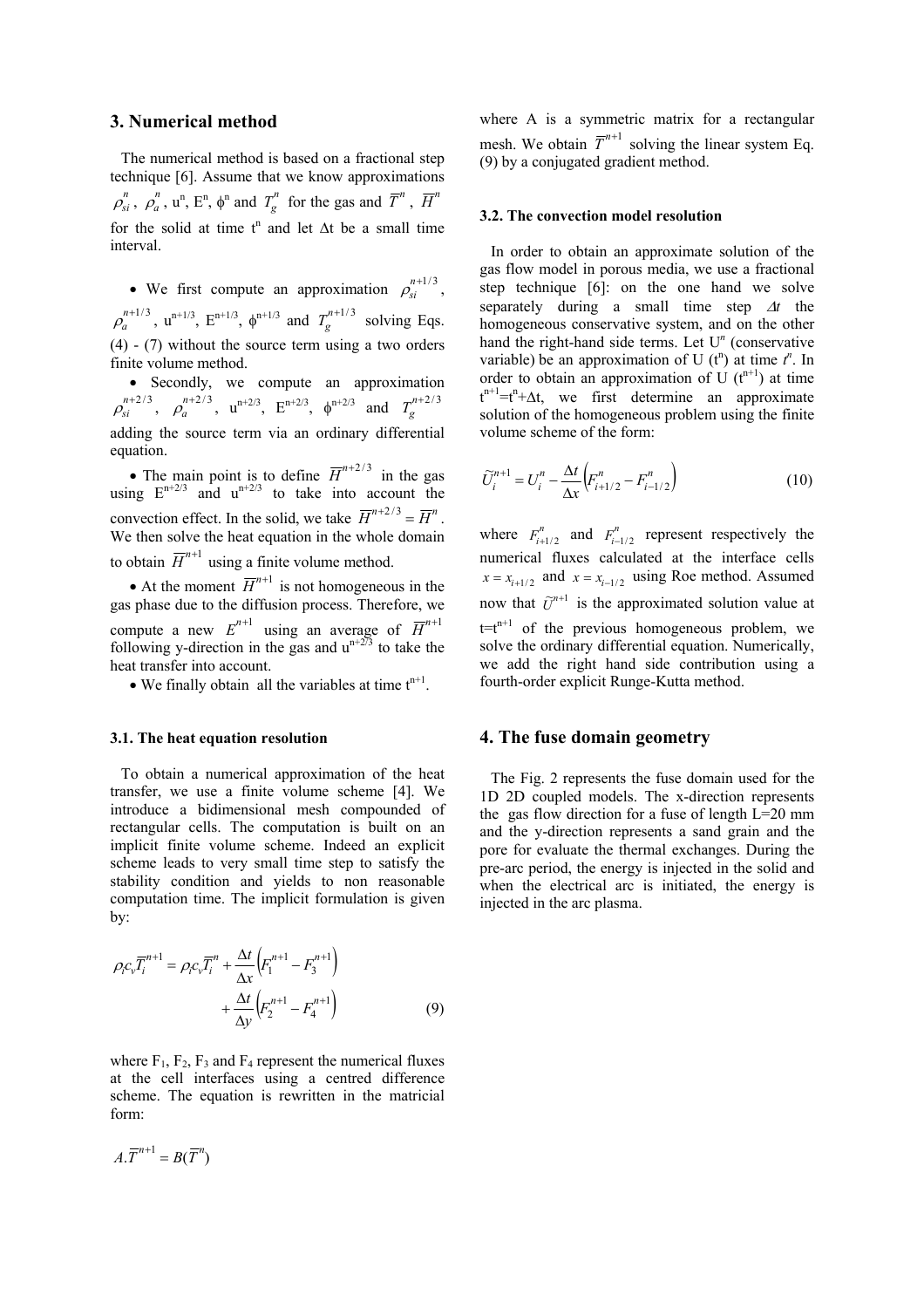

Fig. 2: Geometry of the fuse domain following xdirection and microscopic description of a silica grain following y-direction.

## **5. Numerical results and discussion**

We present a simulation of an electrical arc discharge through a porous medium using realistic physical parameters for the silica sand. At the initial time, the system is at rest, the gas presents in the silica sand interstices is at atmospheric pressure and ambient temperature. Computations have been performed using the C++ finite volume library OFELI [7].

We present the plasma pressure evolution during the fuse operation and the mechanical granular pressure measured by piezoelectric pressure transducer at two positions (9 mm and 17 mm) in Fig. 3.



Fig. 3: Evolution of the plasma pressure versus time (∆). The solid and the dash lines represent respectively the granular pressure measured at 9 and 17 mm of the arc column.

The plasma pressure increases up gradually to the maximum value which falls nearly on the same time of the maximum electric power. We note that the three profiles have the same evolution, during the discharge the arc plasma induces a stress effect on the peripheral grains.

The Fig. 4 represents a comparison of the plasma temperature evolution during the fuse operation between the numerical simulation and the spectroscopy [8].



Fig. 4: Evolution of the plasma temperature versus time. The  $(\nabla)$  and  $(\bullet)$  represent respectively the numerical simulation and the spectroscopy.

We note that two maximums are the same order around 20000 K, but we have a difference on the profile evolution. Several explications can be formulated: the modelling represents the phenomenon following only one direction, the prearc period corresponding to the joule heating of the silver fuse element is approximated by a heating of the silica grains. Moreover the spectroscopy method integrates a 3D phenomenon.

The Fig. 5 and Fig. 6 represent respectively the gas pressure and the gas temperature evolution during the maximum of the injected energy  $(t=2.3 \text{ ms})$  in the fuse domain. The phenomenon influences only the first 6-8 mm. The silica sand has absorbed the mechanical shock wave and the energy generated by the discharge. We can suppose that the 4-6 mm area is the preponderant area where takes place the fulgurite.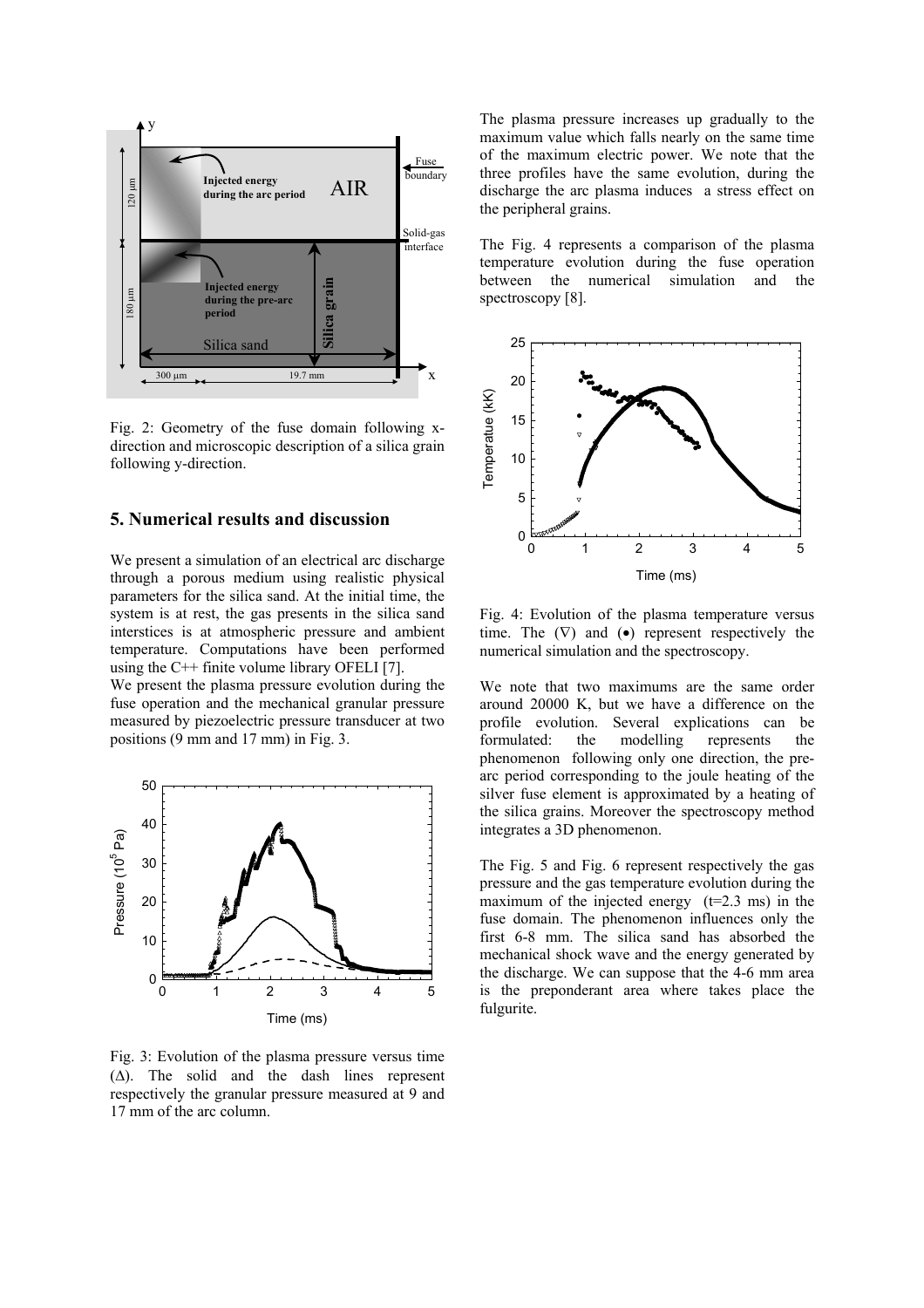

Fig. 5: Evolution of the gas pressure versus fuse domain at time t=2.3 ms.



Fig. 6: Evolution of the gas temperature versus fuse domain at time t=2.3 ms.

The Fig. 7 represents the thermal mapping of the silica sand at time t=2.3 ms. The plasma pressure is evaluated around 20000 K.



Fig. 7: Evolution of the solid and gas temperature versus fuse domain during the arc period  $t=2.3$  ms.

The first silica grains are partially vaporized and in a area farer, the silica vapour are recondensed at the contact with cold silica grains in comparing the vaporization isothermal with the initial solid-gas interface. Moreover, we note a liquid area evaluated by the vaporization and fusion isothermal.

In Fig. 8, we compare a fulgurite with the porosity evolution of the fuse domain. The porosity allows to show the evolution of the porous medium. The fulgurite is a combination of molten and vaporized fuse element metal and silica sand. In the first millimeters the porosity increases corresponding at the vaporization process and farer the porosity decreases corresponding to the silica sand vapour recondensed. We note that the areas of vaporization and recondensation are in according with the experimental fulgurite.



Fig. 8: Comparison of the fulgurite and the porosity evolution of the silica sand.

# **4. Conclusion**

A compressible gas flow model in porous media using a microscopic description of the heat transfer between the plasma and the silica sand was developed. The convection model based on the homogenized equations at two species in porous media takes into account the mechanical interaction due to the porous medium and the thermal model based on the total energy conservation allows to evaluate the heat and mass transfer between the two phases.

The numerical simulation with realistic physical parameters for the silica sand used in industrial fuses gives a description of the pressure, temperature evolution during the fuse operation. We have observed that the high plasma pressure  $40\times10^5$  Pa is maintained due to the conjunction of a high temperature, the gas produced by vaporization and